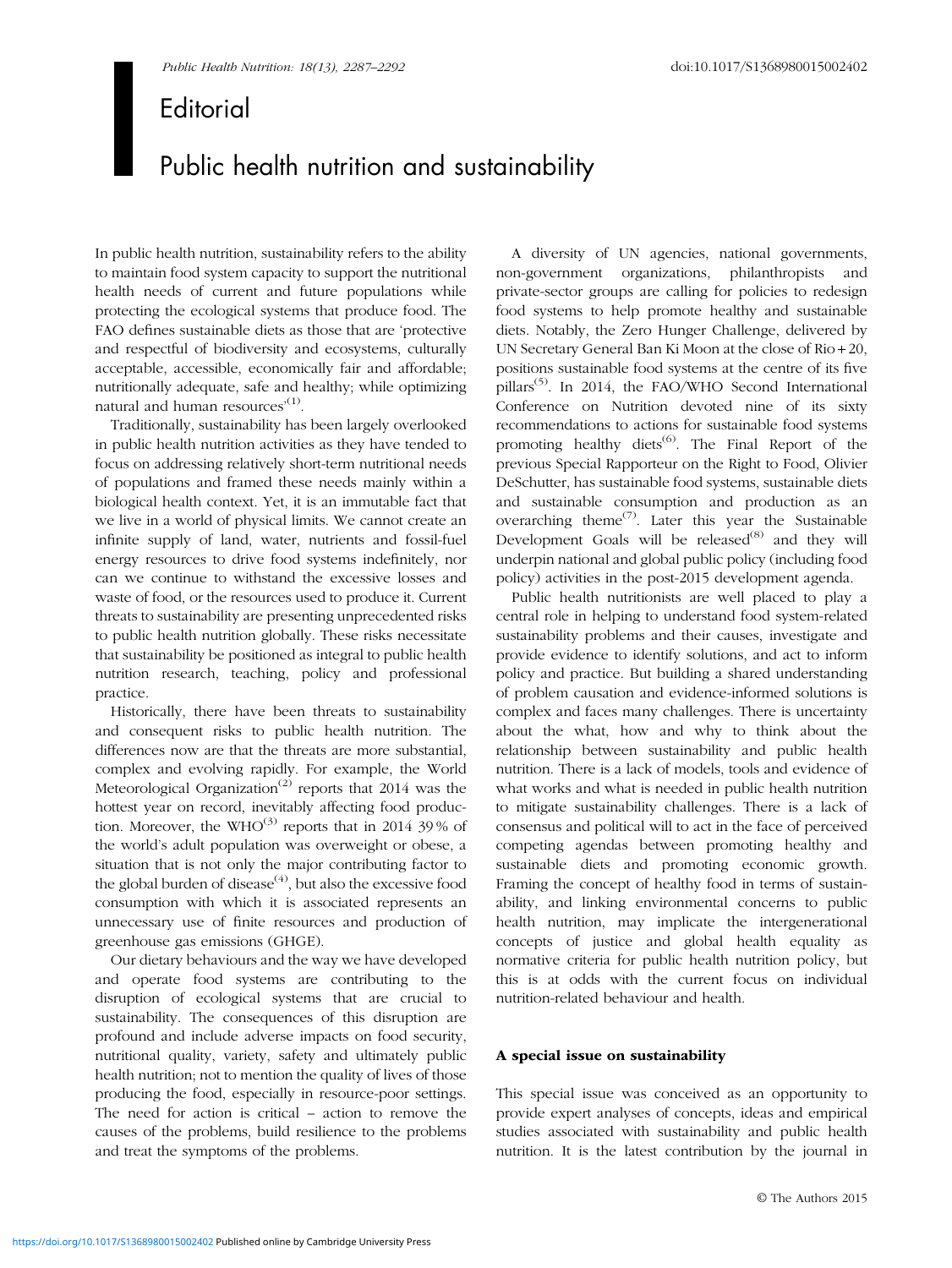providing leadership in sustainability and public health nutrition over the past decade. Ten years ago, Public Health Nutrition published a supplement on the New Nutrition Science project, which proposed a new direction built around reforming nutrition science through the integration of biological, social and environmental dimensions<sup>[\(9](#page-5-0))</sup>. Five years ago an editorial in the journal called on readers to consider the idea of developing 'food supply guidelines for industry and governing agencies to improve the supply and sustainability of foods available for people to eat<sup> $(10)$  $(10)$ </sup>.

Sustainability and public health nutrition is a broad and rapidly evolving research area. It is unrealistic to attempt to comprehensively cover all aspects in one issue of the journal. Nevertheless, after the journal issued its call for submissions for the special issue in early 2014, it was exciting to witness the breadth of innovative studies available for consideration. Following an extensive review process, twenty-two high-quality papers from around the world were accepted and are included in this special issue. These papers cover a diversity of topics and their analyses range from a systemic appraisal of policy processes through to an assessment of individual behaviours. A coherent structure for the issue has been achieved by grouping papers in accordance with a social ecological model of public health (in this context 'ecological' refers to multilevel interactions and not the science of ecology). A social ecological model is based on the premise that the determinants of behaviours such as healthy and sustainable diets are embedded in social systems and environmental contexts.

There are a number of social ecological models available; for the purposes of this special issue we adapted Story *et al.*' $s^{(11)}$  $s^{(11)}$  $s^{(11)}$  ecological framework of the multiple levels of analysis of the influences on what people eat, to group research papers. The four levels of analysis as depicted in Fig. 1 are: (i) macro-level environments; (ii) physical environments; (iii) social environments; and (iv) individual factors. We supplement this framework with a category representing broad systems approaches that highlight interactions and feedback loops across levels.

#### Macro-level environments

The macro-level environments level of analysis refers to those activities that exert a powerful societal-wide influence on what people eat and include public policies and food marketing. Setting the scene for this section, and the special issue as a whole, is the paper by Berry et al., who conducted a quasi-historical approach from meetings and reports from international and global food security and nutrition forums to investigate the position of the concept of sustainability within the context of food security<sup>([12\)](#page-5-0)</sup>. The authors draw attention to the 1996 Rome Declaration on World Food Security which defined food security in three basic dimensions: availability, accessibility and utilization. In 2009, at the World Summit



**Fig. 1** Levels of analysis for grouping research papers (adopted from Story *et al*.<sup>([11\)](#page-5-0)</sup>)

on Food Security, a fourth dimension was added: stability/ vulnerability, reflecting a food system's ability to withstand shocks. The authors recommend adding sustainability as a fifth dimension, citing dual benefits for advancing food security and sustainability causes.

The idea of integrating a sustainability dimension into nutrition policies and nutrition reference standards is gaining momentum around the world. Two separate papers present case studies of the successful integration of sustainability considerations into national dietary guidelines for Qatar<sup>([13\)](#page-5-0)</sup> and Brazil<sup>[\(14](#page-5-0))</sup>. Each provides an overview of the sustainability criteria used and shares insights and lessons learned about how and why the integration of sustainability into national dietary guidelines was achieved in their respective countries.

Yet, there remains resistance to the integration of a sustainability dimension into nutrition policy. In their analysis of a national food and nutrition policy in Australia, Trevena et al. explain that despite agreement that sustainability was a policy priority, differences in how actors from civil society and those representing corporate interests framed its meaning and its 'solution' resulted in a lack of shared vision to advance the concept<sup>([15\)](#page-5-0)</sup>. One approach that would help shed light on the competing frames towards the causes of sustainability problems and their policy solutions is the policy formulation tool described in the paper by Lawrence et  $al$ <sup>([16\)](#page-5-0)</sup>. The tool is designed for strategically informing policy activities to promote healthy and sustainable diets. It consists of two complementary components: (i) a conceptual framework of the environment–public health nutrition relationship to characterize and conceptualize the food system problem; and (ii) an 'Orders of Food Systems Change' schema to identify, assess and propose policy options to redesign food systems.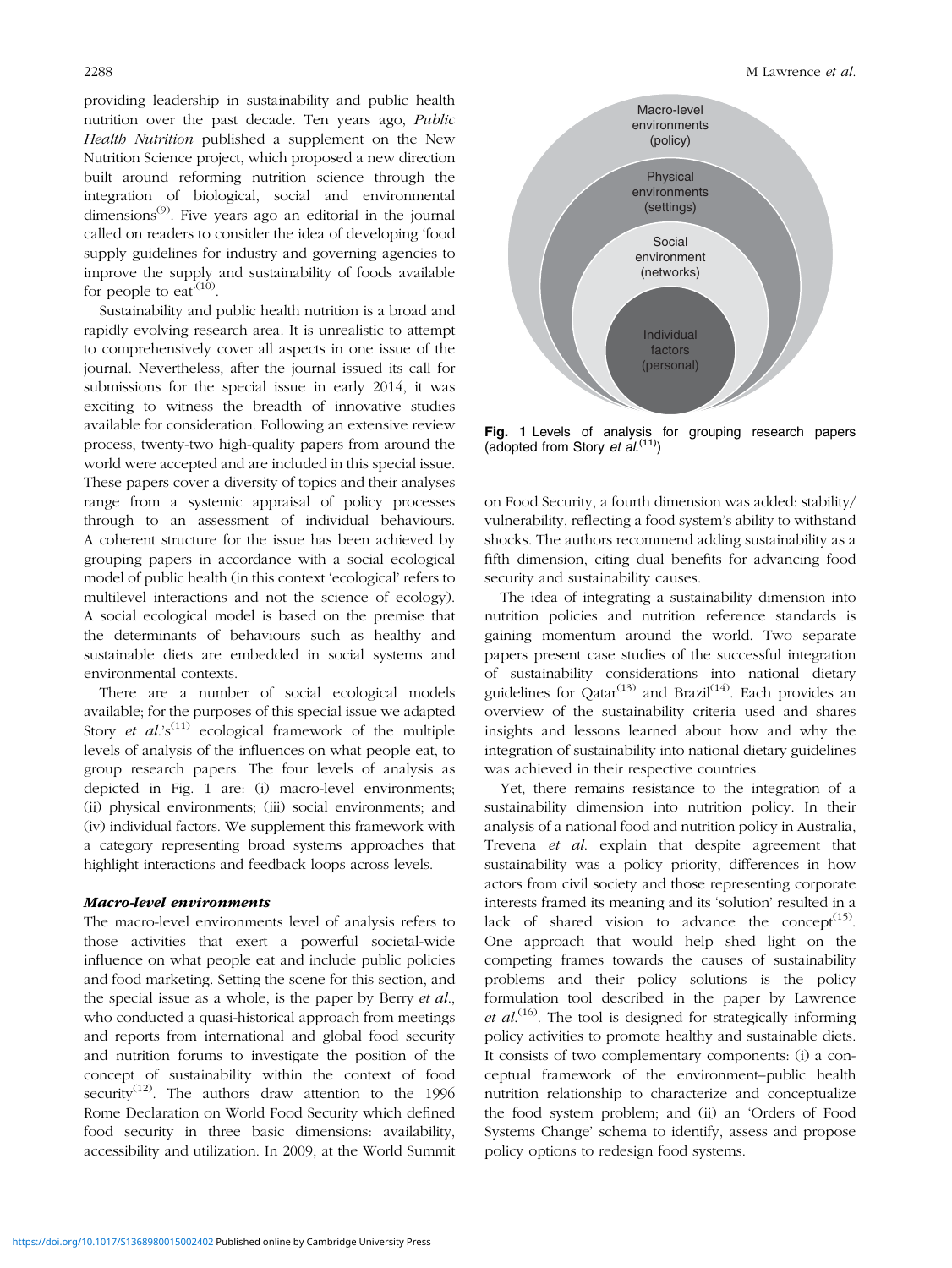#### Editorial 2289

#### Physical environments

In the context of this special issue, the physical environments level of analysis grouped those papers that investigated the changing of practices in hospital, public kitchen and educational institutional settings, as well as community-based interventions. Ranke et al. evaluated the outcomes of the Balanced Menus Challenge in which participating US hospitals reduce meat purchases by 20 %, then invest the savings into purchasing sustainably produced meat<sup> $(17)$ </sup>. The study demonstrates that hospitals in the Maryland/Washington, DC region can reduce meat purchasing and increase the amount of sustainably produced meat purchased and served. Sørensen et al. evaluated two comparative methods for measuring organic food procurement for public kitchens: one based on the use of procurement invoices and the other on self-reported procurement<sup> $(18)$  $(18)$ </sup>. They report that both measurement methods were valid with a high significant correlation coefficient found between the two methods and measurements relevant for the baseline status.

Davis et al. investigated school gardens as a setting for promoting healthy and sustainable diets<sup>[\(19\)](#page-5-0)</sup>. In their review of thirteen studies that have examined the impact of gardenbased programmes on dietary behaviours in kindergarten through 8th grade students, they found evidence of some increased vegetable intake and improved attitudes towards willingness to taste, prepare and cook fruit and vegetables. This finding was further supported by Munroe et al., who report that an online, interactive intervention for full-time students (18–24 years) attending a public university in the USA was effective in motivating college students to adopt 'green eating' behaviours<sup>[\(20\)](#page-5-0)</sup>.

Black and her team describe the development and application of the School Food Environment Assessment Tools as a novel scoring system to assess the integration of healthy and environmentally sustainable food initiatives in thirty-three elementary and secondary schools in Vancouver $^{(21)}$  $^{(21)}$  $^{(21)}$ . The authors report that the assessment tools and proposed indicators offer a practical approach for researchers, policy makers and school stakeholders to assess school food system environments, identify priority areas for intervention and track relevant changes over time. Changes in the practices of elementary schools participating in the US National School Breakfast Program to reduce food waste were investigated in an article by Blondin et al. published in the June 2015 issue of this journal<sup>[\(22](#page-5-0))</sup>. The authors report that menu changes as well as efforts to use leftover food productively reduced waste and improved the Program's economic, environmental and nutritional impact.

Wilkins and her team explored the influence of participation in community-supported agriculture (CSA) on vegetable exposure, vegetable intake during and after the CSA season, and preference related to locally produced vegetables acquired directly from CSA growers<sup>[\(23\)](#page-5-0)</sup>. The authors conclude that dietary patterns supported through CSA participation can promote preferences and consumer demand that support local production and seasonal availability. Bertmann and colleagues explored the feasibility of a workplace farmstand programme in Sarpy County (Omaha), Nebraska, USA, through the utilization of an online ordering system, to build awareness for local food systems, encourage community participation and increase local fruit and vegetable availability<sup> $(24)$  $(24)$ </sup>. They report that this workplace farmstand pilot study helped to establish a sustained producer– employer relationship. In a similar setting, Jilcott-Pitts and her colleagues examined barriers to and facilitators of shopping at farmers' markets in Pitt County, eastern North Carolina, USA and associations between shopping at farmers' markets and self-reported dietary behaviours and  $BMI^{(25)}$  $BMI^{(25)}$  $BMI^{(25)}$ . The authors identify barriers to shopping at farmers' markets and highlight the need to increase awareness of existing markets to increase high-risk-group participants' use of farmers' markets.

#### Social environment

The social environment level of analysis refers to interactions with family, friends and others through mechanisms such as social norms. The sole paper within this level of analysis was Kuhnlein's investigation into how Indigenous Peoples understand how to enhance use of their food systems to promote sustainability<sup>[\(26](#page-5-0))</sup>. She concludes that promoting the use of local traditional food biodiversity is an essential driver of food system sustainability, not only for Indigenous Peoples, but also as a contribution to global consciousness more broadly. This paper invites a debate about the need to reconceptualize solutions for the problem of sustainability by questioning the dominant models of social organization and avoiding a one-sizefits-all approach that risks alienating many populations with particular social and cultural heritages.

#### Individual factors

Investigating the role of individual knowledge, attitudes and behaviours in sustainability was a popular research topic in the special issue. Several investigations focused on animal and red meat production and consumption. Marlow *et al.* conducted a comparative analysis of the use of water, energy, pesticides and fertilizer to produce commodities for two dietary patterns that vary in plant and animal product content using 'real world' data from California<sup>[\(27](#page-5-0))</sup>. Their findings contribute to a body of literature indicating that diets containing more animal products, particularly beef, require substantially more water, energy, fertilizer and pesticides than those containing less animal products. In related research, Temme and colleagues evaluated dietary GHGE for Dutch children and adults aged  $7-69$  years<sup> $(28)$  $(28)$ </sup>. They too report that meat consumption was the main contributor to GHGE. An interesting non-meat finding was that, while many such studies exclude beverages, they included them and found that due to high consumption, dairy and soft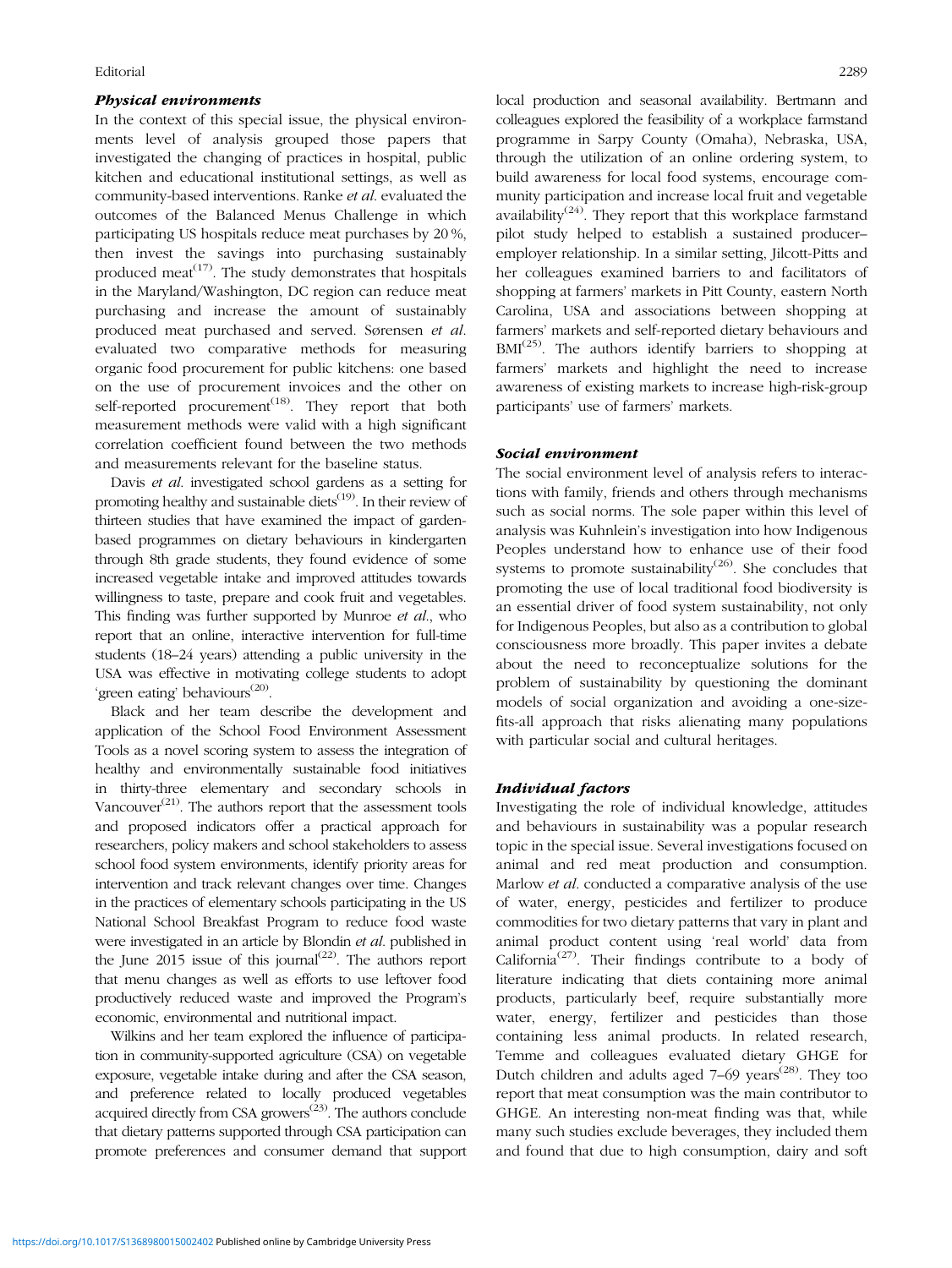drinks (girls, boys and women) and alcoholic drinks (men) were the next leading dietary sources of GHGE.

Clonan et al. investigated the relationship between red and processed meat consumption, purchasing behaviours and attitudes towards perceived impact on health, animal welfare and the environment in an area of the  $UK^{(29)}$  $UK^{(29)}$  $UK^{(29)}$ . They report that human health and animal welfare are more common motivations to avoid red and processed meat than environmental sustainability. It is not clear how much the lower priority on environment reflects lack of knowledge  $v$ . relatively low concern, and there was population diversity in these attitudes. Regardless, the research suggests there may be benefits for the environment from encouraging positive attitudes to animal welfare; developing omni standards which incorporate health, production and animal welfare; and strengthening education and communication about environmental impacts.

Innovative solutions to the problem of meat overconsumption have broadened the focus from 'less or no meat' to 'include alternative protein sources'. In vitro meat has been suggested as a dietary alternative to conventional meat. While such innovative food science solutions to sustainability threats are being developed rapidly, their impact will depend on acceptability. Laestadius and Caldwell's qualitative analysis of online comments, for instance, finds that some endorse the environmental and public health benefits of in vitro meat, but overall there is a current negative public perception of the meat as unnatural, risky and unappealing $(30)$ . Their conclusion is that for those wishing to promote *in vitro* meat, communications and regulatory strategies may help build public trust.

Whereas ruminant animal products are implicated as a threat to sustainability, these products can be highly nutritious; e.g. lean red meat and some dairy products. In an effort to understand these trade-offs, Temme et al. modelled the impact of diets with less or no meat and dairy products on the nutrient intakes of 2–6-year-olds in the Netherlands[\(31\)](#page-5-0). They report that under a partial substitution of current behaviours, there were both health and environmental benefits, but a full vegan scenario may require extra attention to assure adequate nutrition for young girls.

Metrics for assessing the sustainability of different aspects of dietary behaviour were investigated in two papers. Luckett and his colleagues analysed national household consumption data to evaluate the applicability of the Nutritional Functional Diversity score to describe the contribution of biodiversity to sustainable diets in Malawi<sup>([32\)](#page-5-0)</sup>. Their analysis demonstrates the score was an effective indicator for identifying populations in Malawi with low nutritional diversity and examining the relative roles of markets, agricultural extension and home production in achieving nutritional diversity in that country. Massett and colleagues compared how two different functional units (units for calculating environmental indicators), 100 g and 100 kcal (420 kJ), affected the associations between three sustainability dimensions: (i) GHGE; (ii) nutritional quality; and (iii)  $price^{(33)}$  $price^{(33)}$  $price^{(33)}$ . They conclude that the choice of functional unit was influential, but that neither functional unit would be 'best' to identify foods more likely to be included in sustainable dietary patterns. They suggest alternative options such as a functional unit integrating sustainability and nutritional criteria, or classifying foods based on their position in sustainable dietary patterns.

## Systems approaches

In addition to the four levels of analysis covered in Story et al.'s framework, there is a need for broad systems engagement that not only spans levels but, more importantly, focuses on the interrelationships and feedback loops among them. James and Friel synthesize evidence from a three-year mixed-methods research project to determine points of intervention in Australian-based urban food systems to improve systems' climate resilience, equity and healthi- $ness^{(34)}$  $ness^{(34)}$  $ness^{(34)}$ . Their investigation identifies the interconnectedness of food system sectors; improving environmental sustainability, equity and population health requires a coordinated focus on the whole system. They present areas for action, emphasizing that there are strengths and limitations for sustainability in every food system sector and in both local and industrial subsystems of the food system.

## Discussion

Collectively, the investigations in the papers in this special issue cover all levels of ecological analysis. The papers contribute to and reaffirm a body of work showing, among many findings, the importance to the achievement of healthy and sustainable diets of: integrating sustainability considerations into nutrition policy and reference standards such as dietary guidelines; changing procurement practices and educational opportunities in institutional settings; appreciating that socio-cultural approaches are also essential to intervening effectively for sustainability; promoting certain dietary behaviours such as moderating red meat consumption; and coordinating community-based interventions across sectors and stakeholders.

Insofar as the investigations presented in this special issue are representative of sustainability and public health nutrition research agendas more broadly, there are research gaps in the literature that need attention. Most of the studies were conducted in high- and middle-income country contexts and further research about achieving a healthy and sustainable diet in rapidly urbanizing lowincome countries is required. Also, the papers as a whole do not equally represent the different levels of analysis. A large number of the papers address the concept of sustainability with a focus on information exchange and favouring an 'individual responsibility' model as normative for promoting behaviour change towards healthy and sustainable diets. Another significant area of research focused on physical environment interventions. By contrast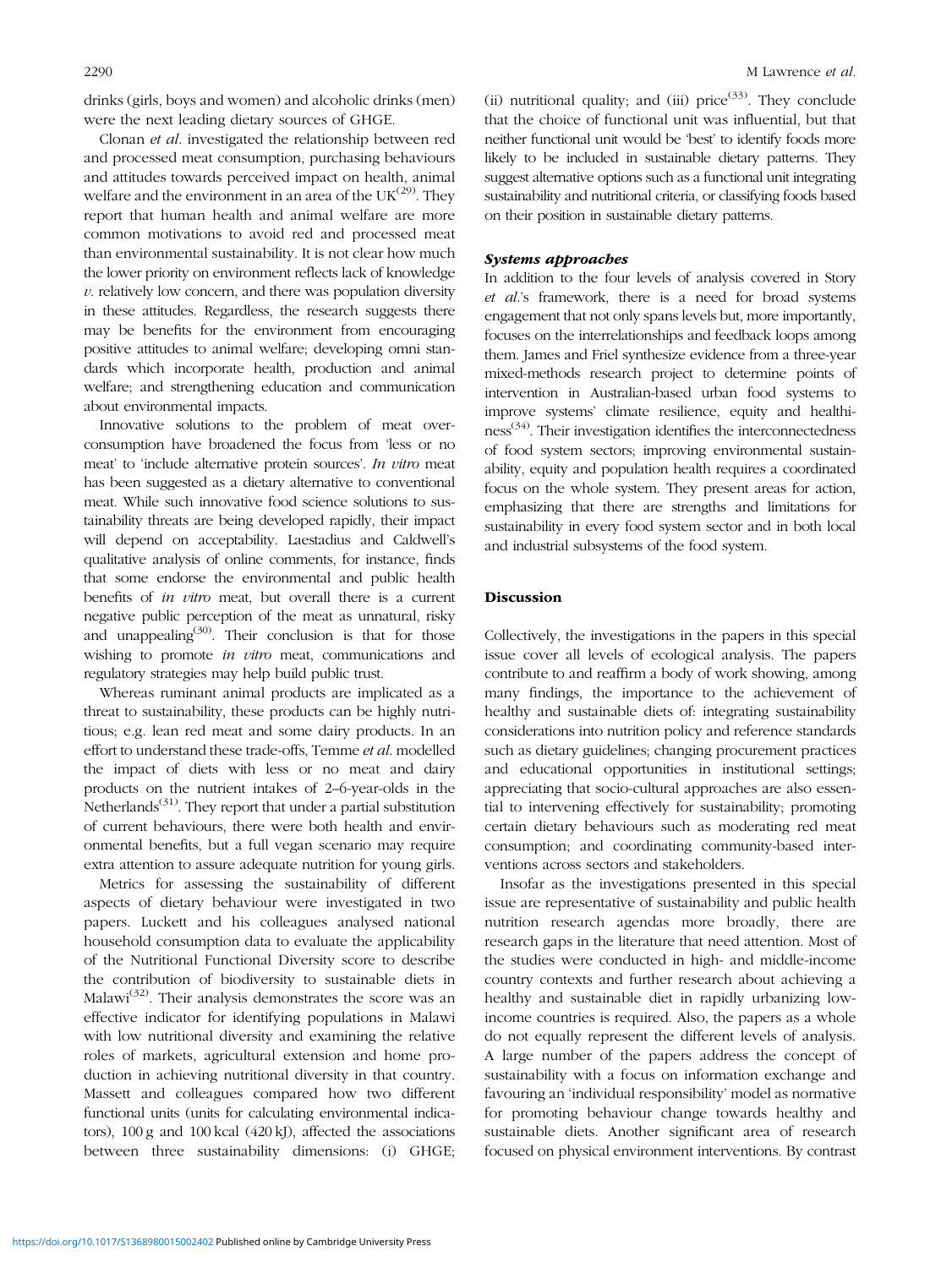there is just one paper within each of social environments and systems approaches levels of analysis.

Interventions addressing individual factors and physical environments are necessary cornerstones for dietary reform but on their own are insufficient to bring about the large-scale social and system changes needed to fully respond to sustainability challenges. The field has matured to the point where additional breadth and depth are required: more research taking account of the full food system including interactions and feedback loops; greater investment is needed in research examining the role of factors including culture, equity, food marketing and industry power in food system sustainability; and additional focus on the intersections between nutrition and the biophysical environment including agriculture. Additionally research-related priorities now include communicating the impressive evidence base about what constitutes a healthy and sustainable diet, as well as translating this evidence into policy and interventions to support and encourage populations, business and farmers in putting this evidence into practice. There needs to be an element of 'choice editing' for policy in this area. For example, why label some goods on shelves as more sustainable and sell them for a premium? Should not all our food be sustainable? What would it take to enable that shift, while preserving both food affordability for all and incomes for food system workers? The danger is that sustainable food becomes the preserve of the rich and rich nations who can afford it. For these reasons it is necessary to think of ecological sustainability as a global resource.

## A call for policy research and action from public health nutritionists

Building support for policies to support healthy and sustainable diets is never just a matter of evidence. In public health and preventive medicine there is a long history of interventionist public health policy. The powerful influences are the corporate interests and neo-liberal economics above and beyond public health nutrition and sustainability. Policy capacity needs to be strengthened with public health nutrition advocates becoming savvier around policy development, combined with building new skills and ways of engaging with policy action([35\)](#page-5-0). An expanded skill set will be needed to support activities that provide balance to government and industry perspectives. The traditional focus on producing evidence to inform policy will need to be complemented with skills in the critical analysis of policymaking processes as well as a commitment to leadership and social responsibility to support the development of policies to promote healthy and sustainable diets. To enable researchers to participate in such work, there is additionally a need for shifts in academic advancement structures and for foundation funding to both encourage the investment of time and provide training to researchers to improve their ability to engage productively.

## Conclusion

Sustainability is now a priority issue for public health nutrition. The number of researchers engaged and the broad scope of the investigations presented in this special issue bear testament to the increasing attention towards sustainability and public health nutrition research. Indeed, a substantial amount of research, policy and practice work in this field already has been undertaken by the profession as a whole and we look forward to this escalating into the future. Interdisciplinary collaborations with fields having complementary expertise in sustainability present important opportunities to advance the science and avoid reinventing wheels. We trust that this special issue will make a strong positive contribution to this escalation by stimulating understanding and provoking deeper thought about policies and interventions to act on the significant and urgent sustainability challenges confronting public health nutrition.

Mark Lawrence School of Exercise and Nutrition Sciences Deakin University 221 Burwood Highway, Burwood, VIC 3125, Australia Email: mark.lawrence@deakin.edu.au Editor-in-Chief for special issue

Barbara Burlingame Graduate School American University of Rome Via Pietro Roselli 4, 00153 Rome, Italy and School of Exercise and Nutrition Sciences Deakin University 221 Burwood Highway, Burwood, VIC 3125, Australia

Martin Caraher Centre for Food Policy School of Arts and Social Sciences, City University Northampton Square, London EC1V OHB, UK

> Michelle Holdsworth School of Health and Related Research The University of Sheffield Regent Court, 30 Regent Street Sheffield S1 4DA, UK

Roni Neff Johns Hopkins Bloomberg School of Public Health and Johns Hopkins Center for a Livable Future 615 N. Wolfe Street, W7010 Baltimore, MD 21205, USA